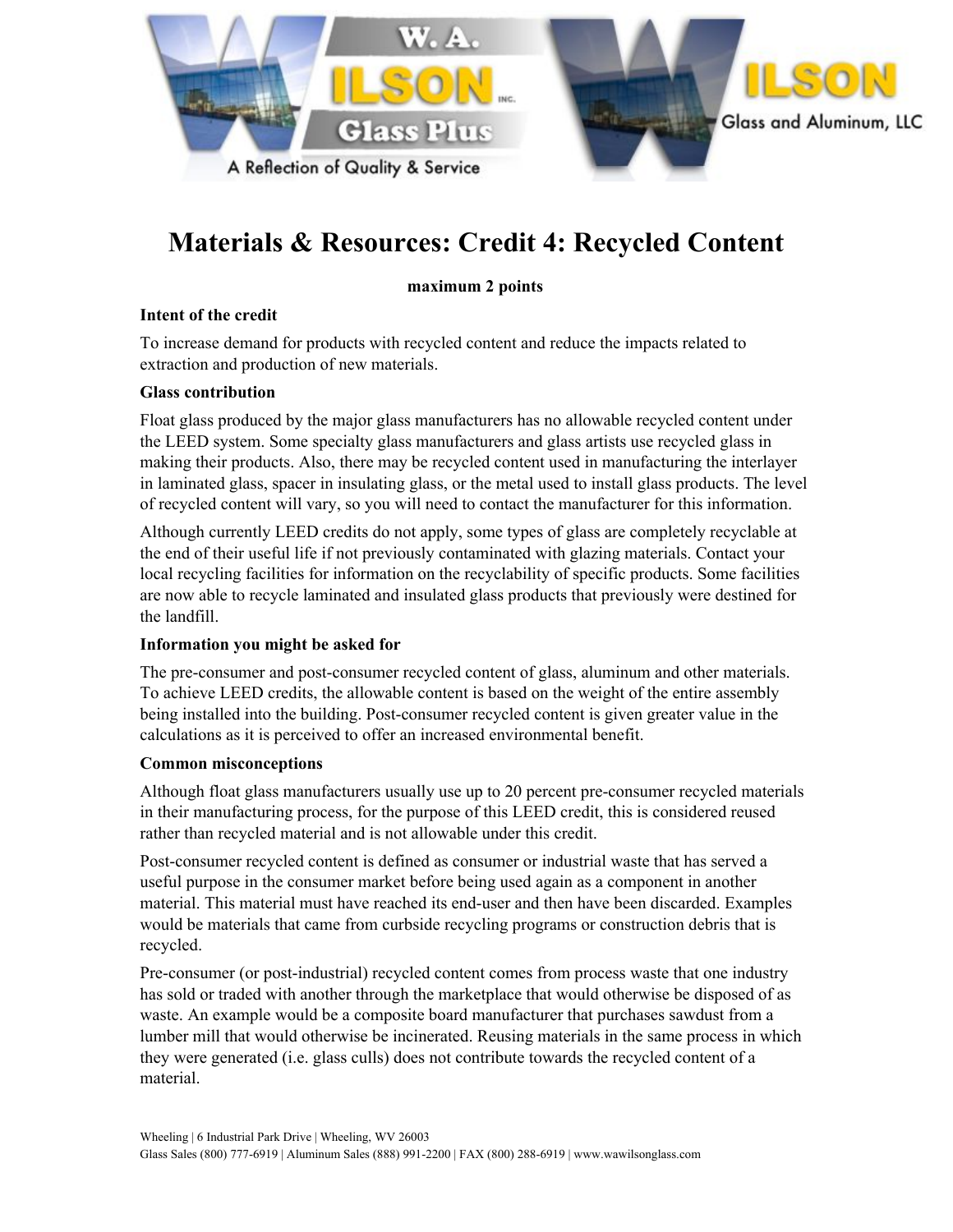

# **Materials & Resources: Credit 5: Regional Materials**

#### **maximum 2 points**

#### **Intent of the credit:**

To increase demand for materials and products that are extracted and manufactured within the region, and reduce the environmental impacts of transportation.

#### **Glass contribution**

Glazing products are eligible for this credit if the raw materials used in their manufacture were extracted within 500 miles of the project site, and final manufacture of the glazing product also took place within 500 miles of the project site. The distance varies in Canadian projects, depending on the method of transportation.

If only a fraction of the product meets the criteria, then that percentage, by weight, can contribute to the credit. The product is not eligible for the credit if only one of the two criteria is met.

#### **Information you might be asked for**

Whether your company manufactures, fabricates or installs glass products, you will be asked for the distance from the project site to the raw material extraction site and final manufacturing location.

#### **Common misconceptions**

The materials must be extracted and go through the final manufacturing stage within 500 miles of the project site to be eligible for this credit. A product will not count towards this credit if only one of the two criteria is met.

One of the flaws in the LEED rating system is that this credit does not take into account where the materials go between these two points. For example, the raw material for glass may be extracted in New Jersey, shipped to Texas to be made into raw glass, shipped to the west coast of North America to be fabricated and then to New York to be insulated. If the building is in New York and the first and last points are within 500 miles of the project site, this would comply with the regulations, but clearly a situation like this would not be consistent with the original intent of the credit.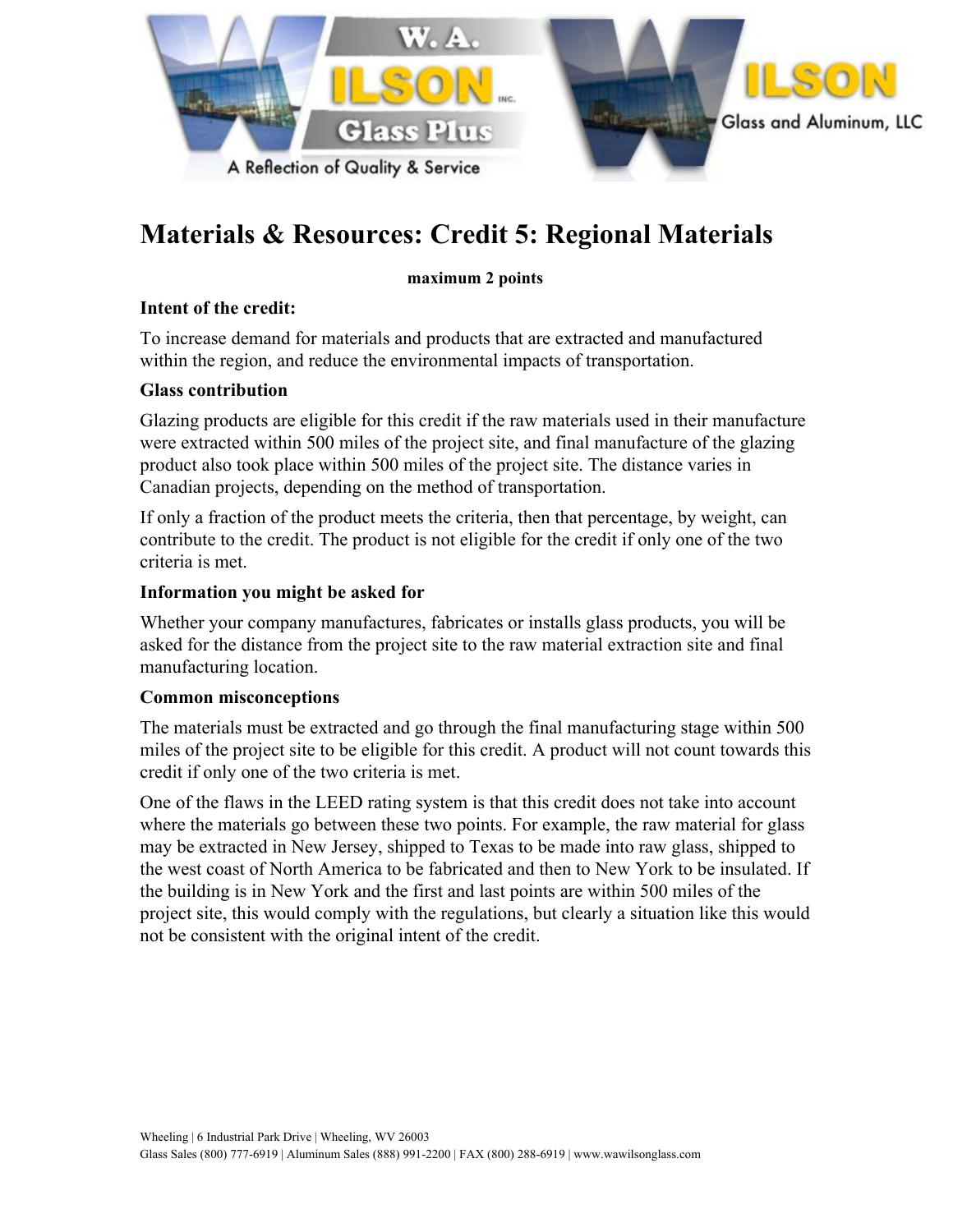

# **Indoor Environmental Quality: Credit 8.1: Daylight & Views: Daylight 75 percent of spaces**

#### **maximum 1 point for commercial projects, up to 3 points for schools**

#### **Intent of the credit**

To provide building occupants a connection between indoor spaces and the outdoors through the introduction of daylight into the regularly occupied areas of the building.

#### **Glass contribution**

This credit, along with IEQ 8.2, is the most pertinent credit to the glazing industry as it addresses the amount of daylight available to a building's occupants. When designing for maximum daylight, designers must evaluate and balance a number of environmental factors, such as heat gain and loss, glare control, visual quality and variations in daylight availability.

#### **Information you might be asked for**

The calculations are performed by the architect as part of modeling the daylighting strategy for the building. Manufacturers and fabricators may be asked to provide glazing properties such as visible light transmittance, solar heat gain, shading coefficient and R or U values to assist with the modeling calculations.

#### **Common misconceptions**

Glare control is the most common failure in daylighting strategies. If not managed properly, uncontrolled daylight can produce unwanted glare and affect interior lighting quality, as well as occupant comfort and productivity.

Some of the strategies that have been used to counteract the undesirable effects of natural daylight include the use of etched , fritted or light diffusing glazing, exterior or interior light shelves, fins, louvers, shades, and electronic or electrochromic glazing.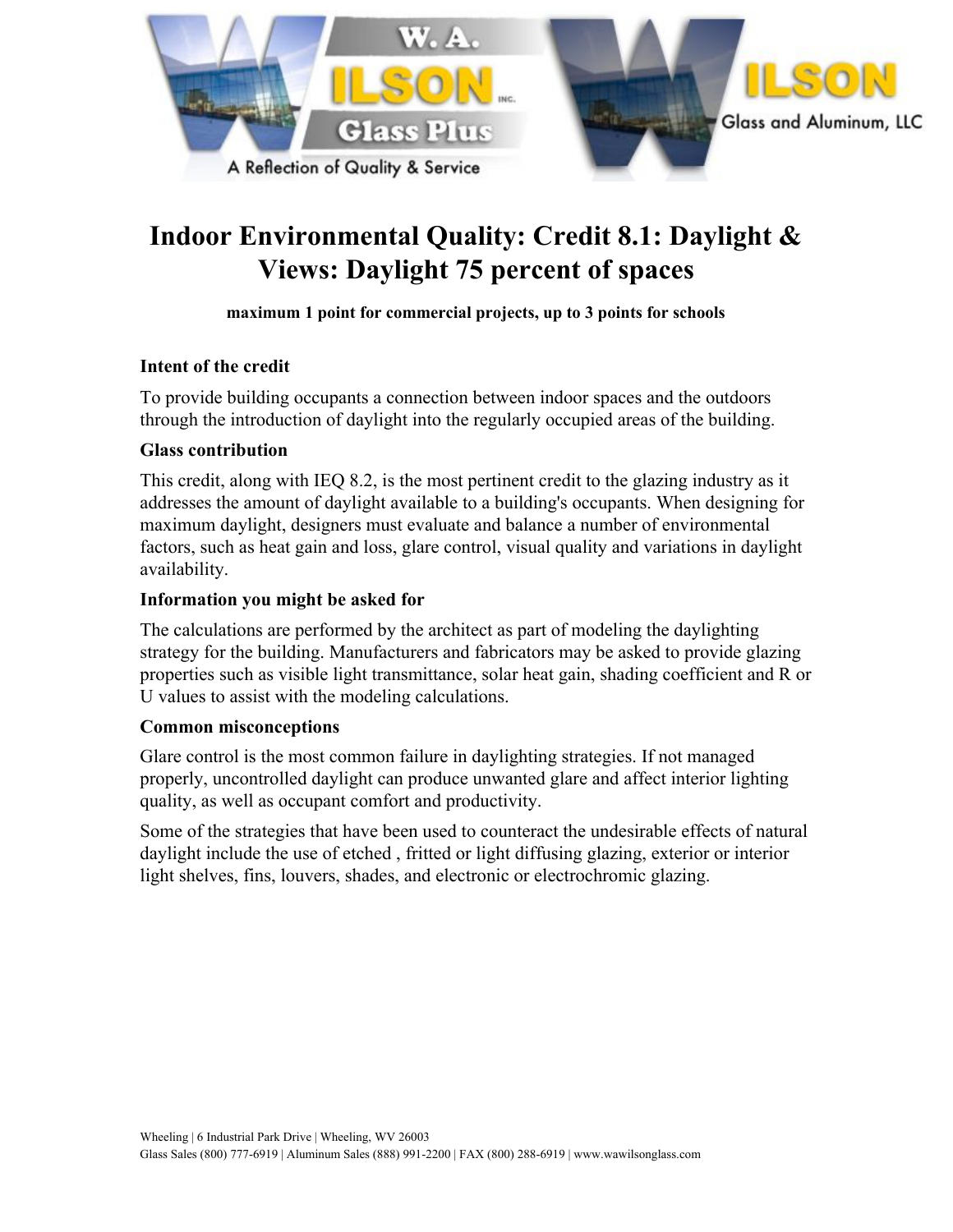

# **Indoor Environmental Quality: Credit 8.2: Daylight & Views: Views for 90% of Spaces**

#### **maximum 1 point**

#### **Intent of the credit**

To provide building occupants a connection to the outdoors through the introduction of views into the regularly occupied areas of the building.

#### **Glass contribution**

As in the previous credit, IEQ 8.1, this credit is the most applicable to the glazing industry. By using the many different types of glazing products available, architects can provide views to the outdoors not only at the perimeter of the building, but also into the interior through the use of open office designs and interior glazing.

## **Information you might be asked for**

As in the previous credit, the overall daylighting strategy is performed by the architect when designing the building.

#### **Common misconceptions**

Despite the known benefits of using natural daylight in buildings, one clear downside is the likelihood of birds flying into the windows. It is estimated that up to 1 billion birds each year die in this way. To reduce the chance of these collisions, architects are incorporating exterior shading devices, etched or fritted patterns, or other visual markers to reduce the apparent overall transparency and reflectivity of exterior glazing.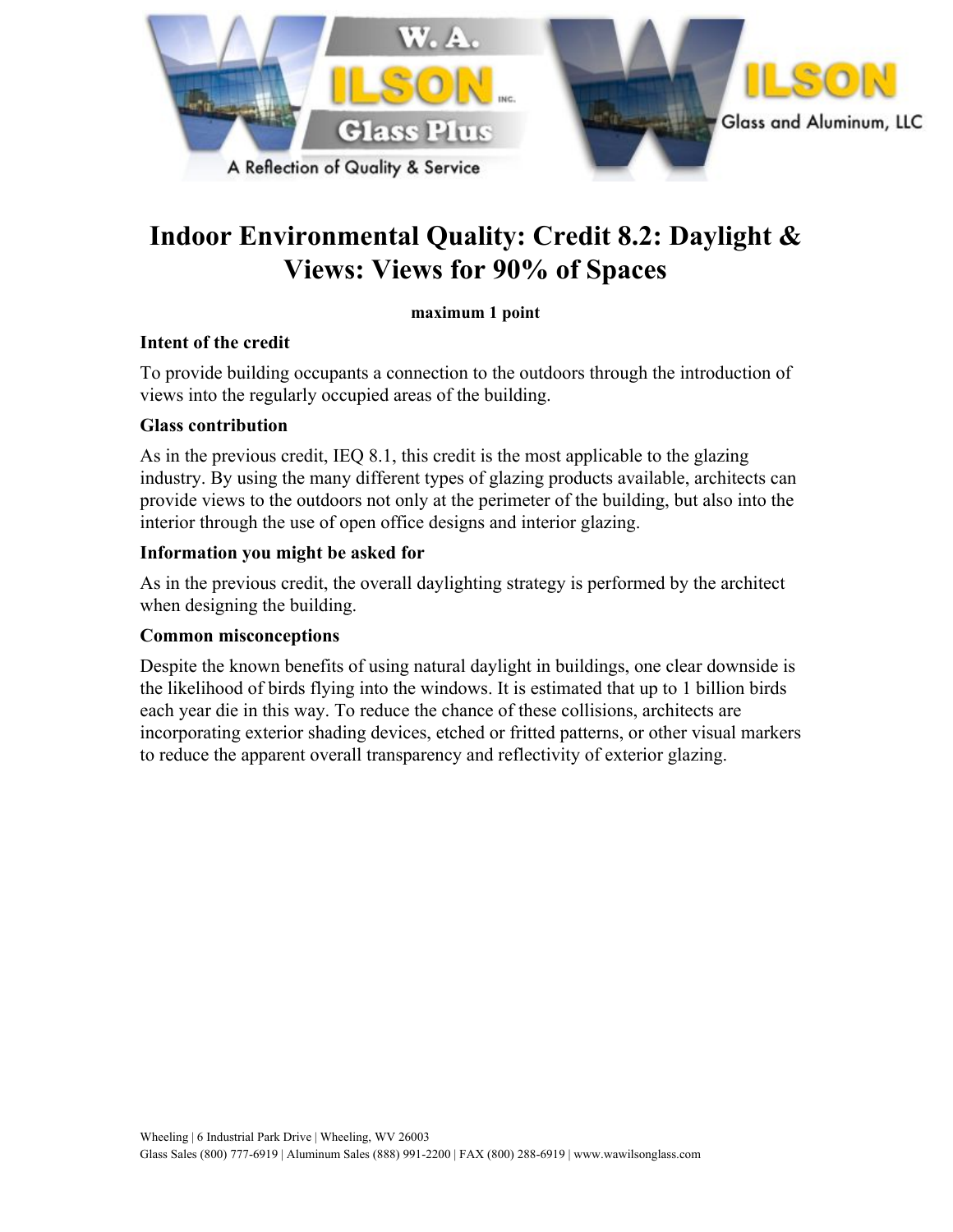

# **Energy & Atmosphere: Credit 1: Optimize Energy Performance**

**up to 19 points for overall building performance, 21 points for commercial interiors**

## **Intent of the credit**

To reduce impacts associated with increased energy use; reduce energy consumption in the building.

## **Glass contribution**

This credit refers to strategies to optimize energy usage and performance. Four fundamental strategies are used to increase energy performance: reduce demand, harvest free energy, increase efficiency and recover waste energy. The use of glass in both the building envelope and interior components aids in harvesting site energy by increasing daylighting properties throughout the space and reducing the requirement for electric lighting.

Skylight and curtain-wall performance can be enhanced through the right combination of glass construction, tints and coatings. Adding decorative components to the glass surface also provides a measure of control to the light being introduced into each area. In addition, high performance glazing on the exterior of a building will increase the natural lighting while limiting the thermal effects of infrared energy and solar heat gain. This has the potential to generate savings from lower energy use, smaller equipment requirements, as well as reduced space needs for mechanical and electrical equipment.

In addition, when performing energy modeling calculations, manually operated shading devices such as blinds or window shades are ineligible under this credit. The permanent application of coatings or the use of electronic or electrochromic glass allow for this type of solar control to be included in the calculations.

#### **Information you might be asked for**

The calculations are performed by the architect as part of modeling the energy strategy for the building. Manufacturers and fabricators may be asked to provide glazing properties such as visible light transmittance, solar heat gain, shading coefficient and R or U values to assist with the modeling calculations.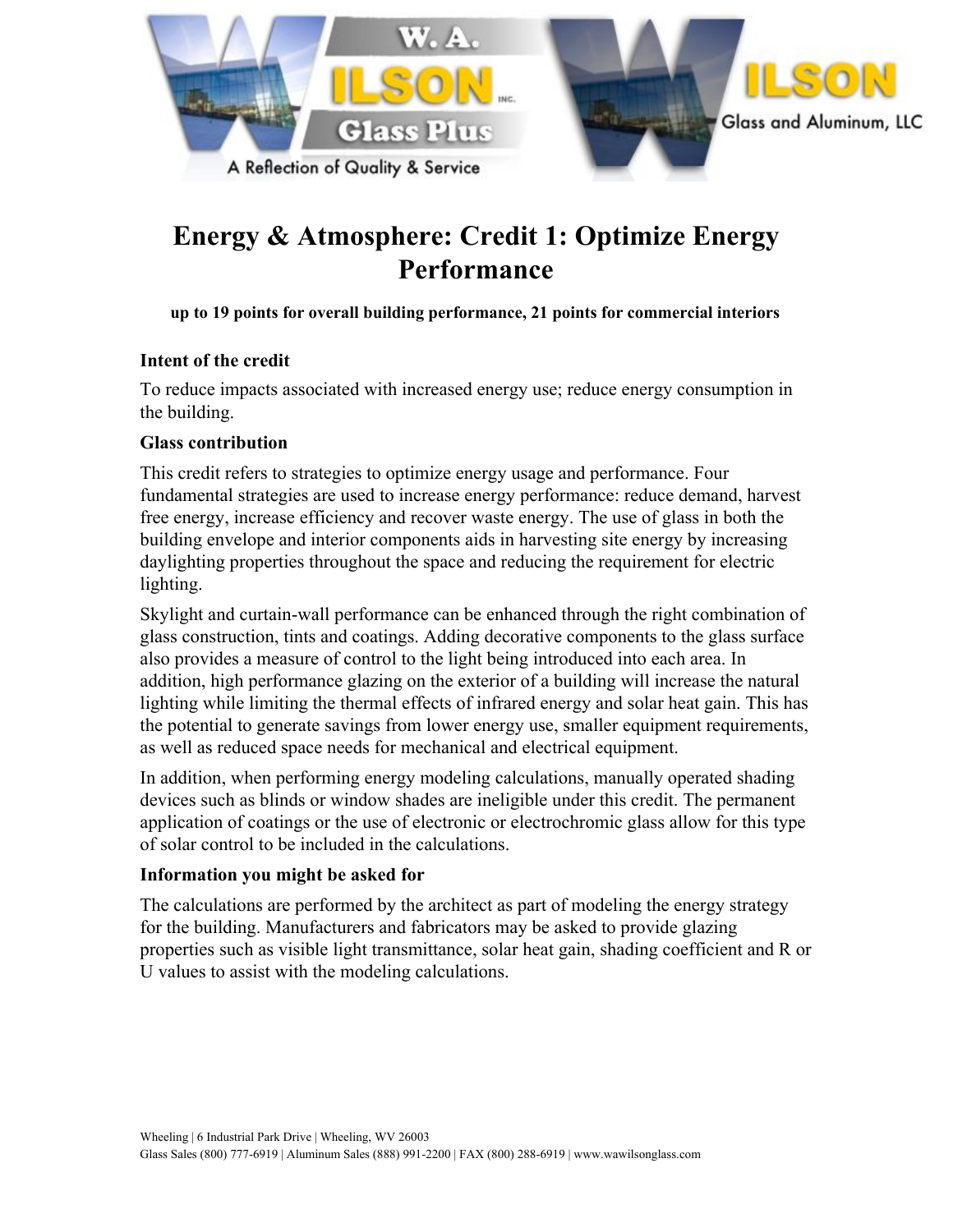

## **Indoor Environmental Quality: Credit 4.1: Low-Emitting Materials – Adhesives and Sealants**

#### **maximum 1 point**

#### **Intent of the credit**

To reduce the quantity of indoor air contaminants that affects the comfort and well-being of installers and occupants.

#### **Glass contribution**

All materials under the low-emitting credits refer to materials used inside the weatherproofing system and applied on-site. Glazing adhesives that are used in on-site installations must have a VOC content of 100 grams/liter (less water) to comply with the requirements of this credit.

#### **Information you might be asked for**

If this credit is being pursued, glazing contractors will be asked to provide the VOC content of any adhesives or sealants used in on-site installations.

#### **Common misconceptions**

Low- or no-VOC adhesives, paints, coatings or other materials that are factory applied, although more environmentally responsible, do not apply to this credit.

Also, Credit 4.2: Low-Emitting Materials – Paints and Coatings is not applicable for factory applied coatings.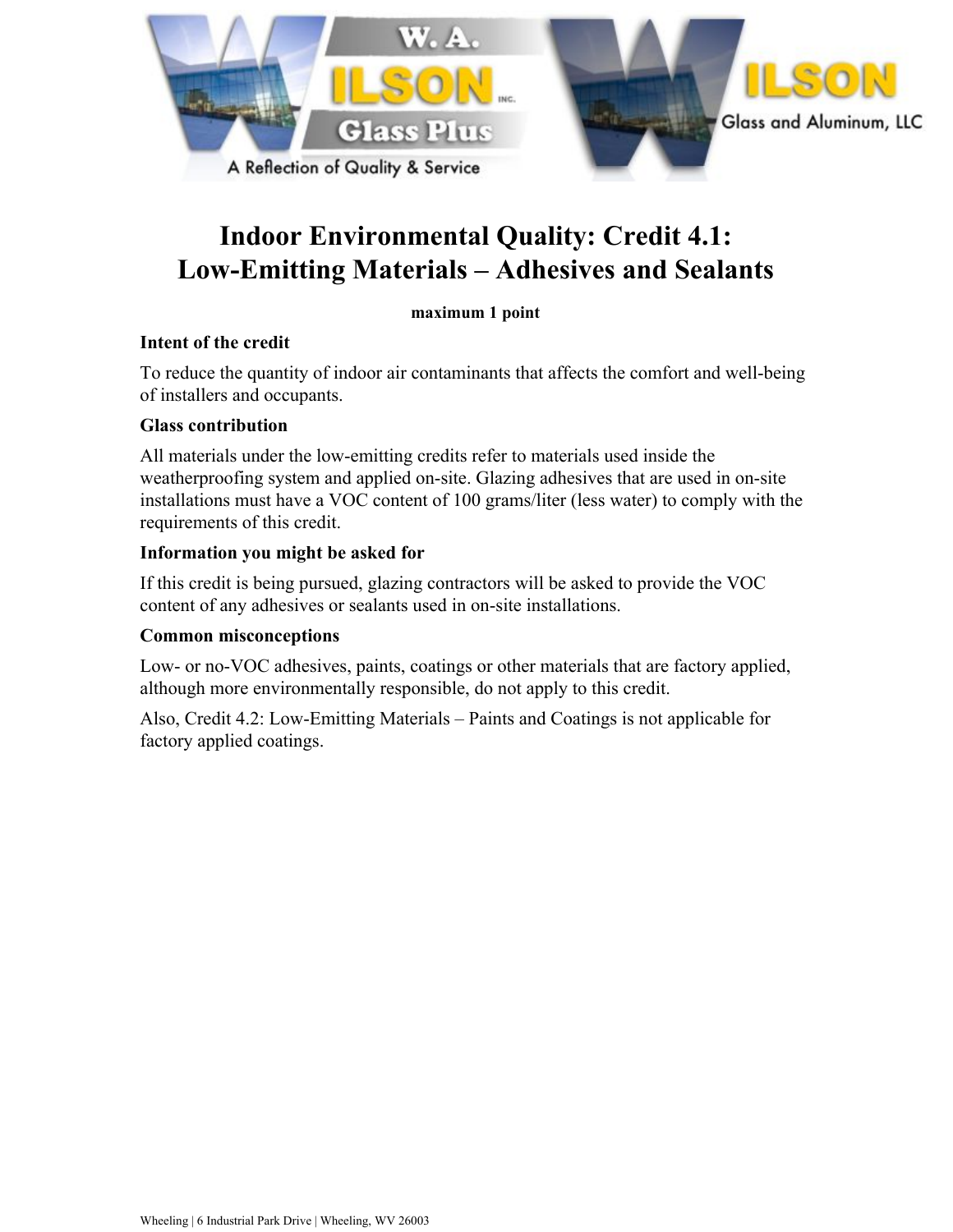

# **Indoor Environmental Quality: Credit 9: Enhanced Acoustical Performance**

#### **For Schools only, not available in Canada, maximum 1 point**

#### **Intent of the credit**

To provide classrooms that can facilitate better teacher-to-student and student-to-student communications through effective acoustical design.

#### **Glass contribution**

Many types of glass products are available in laminated, insulated, laminated insulated or double glazed form. The use of these types of glass products or systems allows for the combination of enhanced acoustical control with energy reduction, daylight harvesting, glare control and the introduction of views.

#### **Information you might be asked for**

Manufacturers, fabricators and glazing contractors might be asked to provide the STC (Sound Transmission Class) rating for specific glass make ups. The higher the rating, the more sound control the product offers.

#### **Common misconceptions**

Designers need to consider two areas of performance to meet the requirements of this credit: low background noise inside the learning space and sound isolation from noise sources outside the learning space. Both interior and exterior glazing products can be used to help meet these requirements.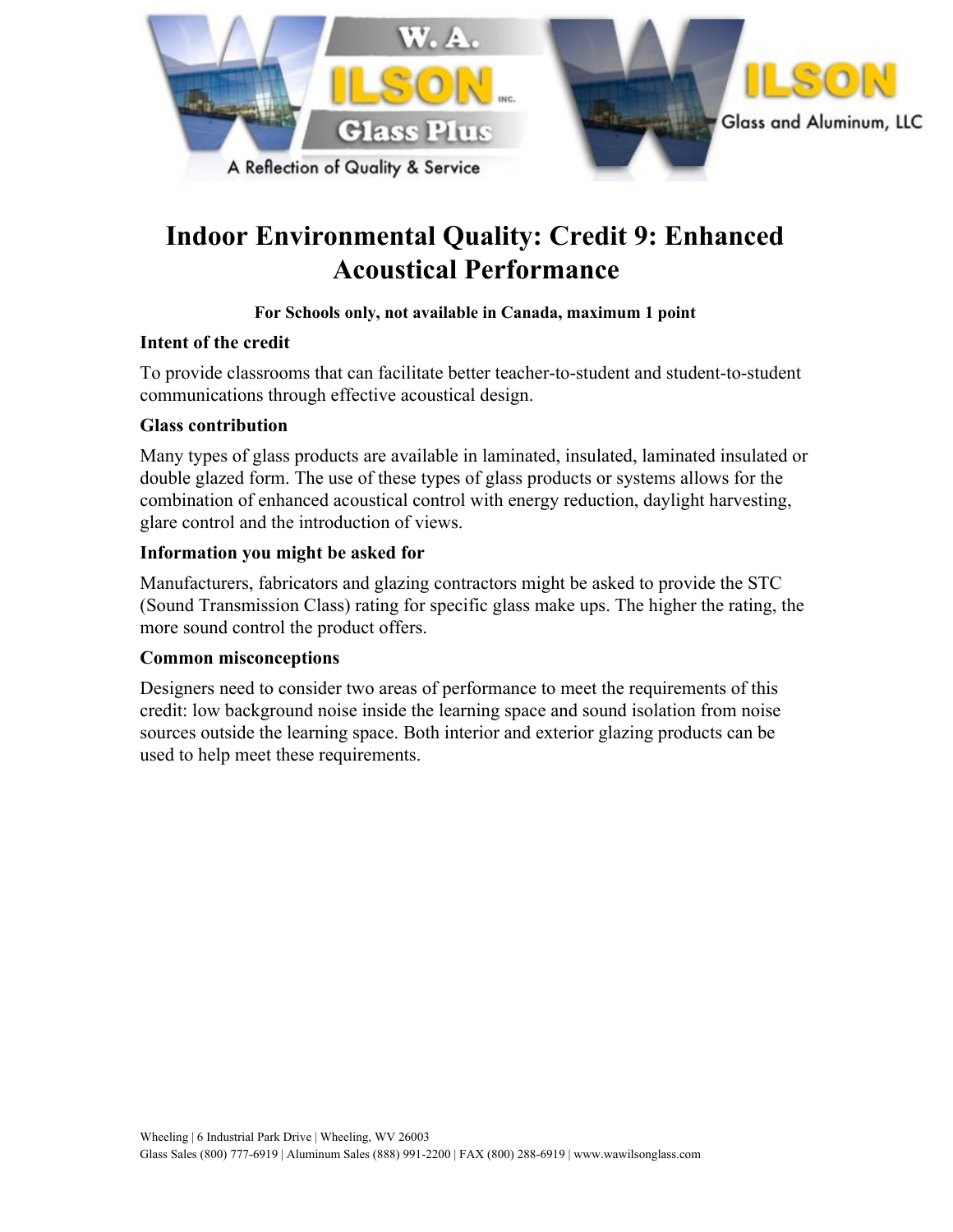

# **Indoor Environmental Quality: Credit 6.1: Controllability of Systems - Lighting**

#### **maximum 1 point, not available for Core & Shell**

## **Intent of the credit**

To provide a high level of lighting-system control by individual occupants or groups in multi-occupant spaces (i.e. classrooms or conference areas) and promote their productivity, comfort and well-being.

## **Glass contribution**

This credit refers to adjustable lighting for individual tasks or in common areas. Glazing products can be used when integrating high reflectance surfaces and lighting design to create opportunities to reduce the number of installed lighting fixtures. Daylighting can be used within the interior lighting scheme to compensate for the reduced footcandle levels. When daylighting is used as a component of the lighting design, glare control is also necessary.

#### **Information you might be asked for**

Manufacturers and fabricators might be asked to provide glazing properties such as visible light transmittance, solar heat gain, shading coefficient, and R or U values to assist with the daylighting calculations.

#### **Common misconceptions**

The addition of individual controls may increase the initial costs of a project, but are expected to be offset by the energy savings from lower requirements for general lighting, a reduced heat load, as well as the number of installed fixtures. On the other hand, the abuse of personal controls, such as leaving task lights on, increase energy costs. It is important to educate occupants on the design and function of the individual control system.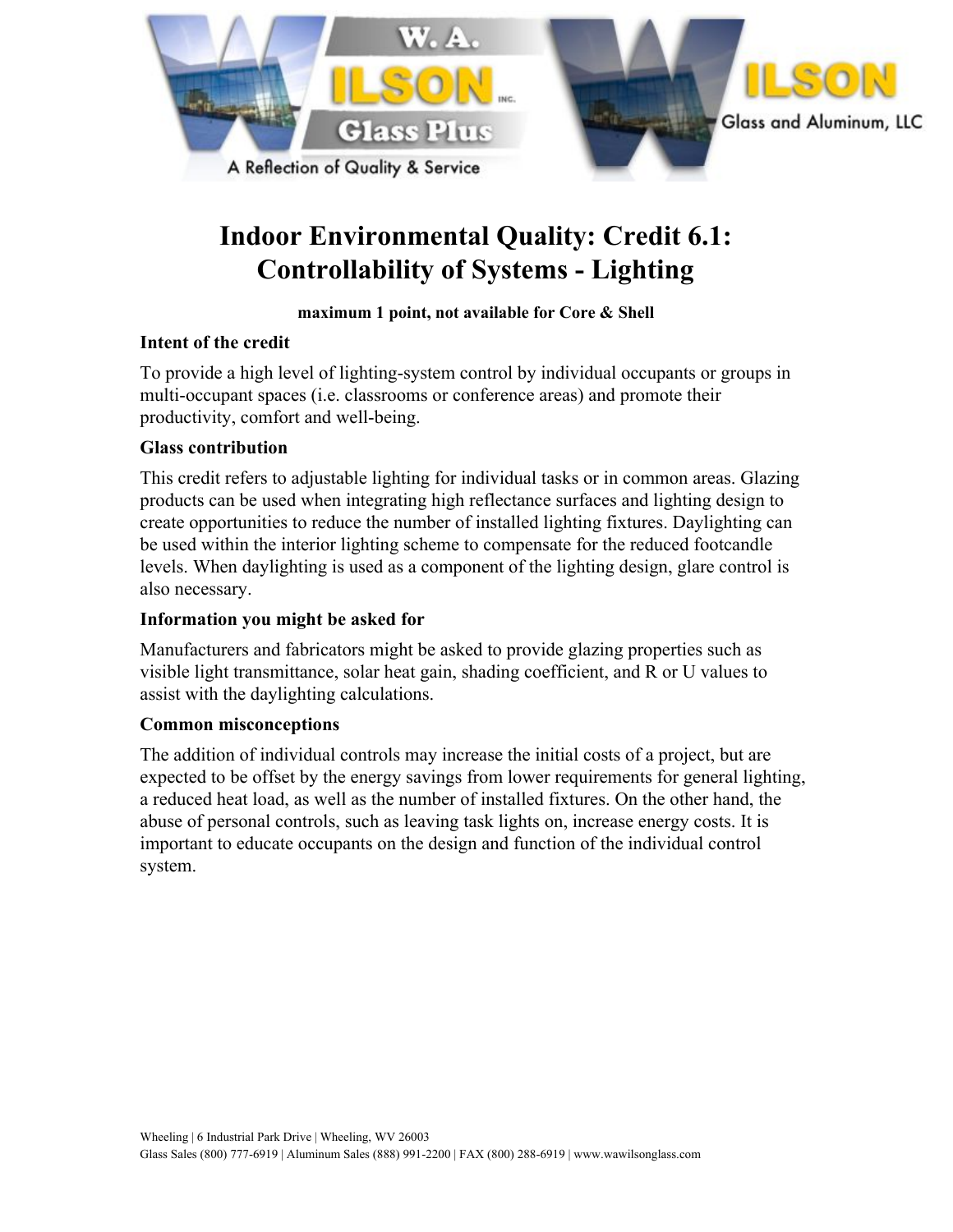

# **Indoor Environmental Quality: Credit 6.2: Controllability of Systems – Thermal Comfort**

**maximum 1 point**

## **Intent of the credit**

To provide a high level of thermal-comfort system control by individual occupants or groups in multi-occupant spaces (i.e. classrooms or conference areas) and promote their productivity, comfort and well-being.

## **Glass contribution**

This credit refers to adjustable comfort controls for building occupants to meet individual needs and preferences. Operable windows or louvers allow individual control over ventilation or temperature. Some temperature and lighting control can also be achieved by using electronic glazing products with individual manual controls.

## **Information you might be asked for**

If electronic glazing is specified, manufacturers, fabricators and glazing contractors might be asked to provide the performance characteristics of the specified or alternate products.

#### **Common misconceptions**

The addition of individual controls might increase the initial costs of a building, but are expected to be offset by the energy savings from lower requirements for air-conditioning, natural ventilation and shading devices. As in Credit 6.1, the abuse of personal controls, such as setting thermostats too high or leaving windows open during non-working hours increase energy costs. It is important to educate occupants on the design and function of the individual control system.